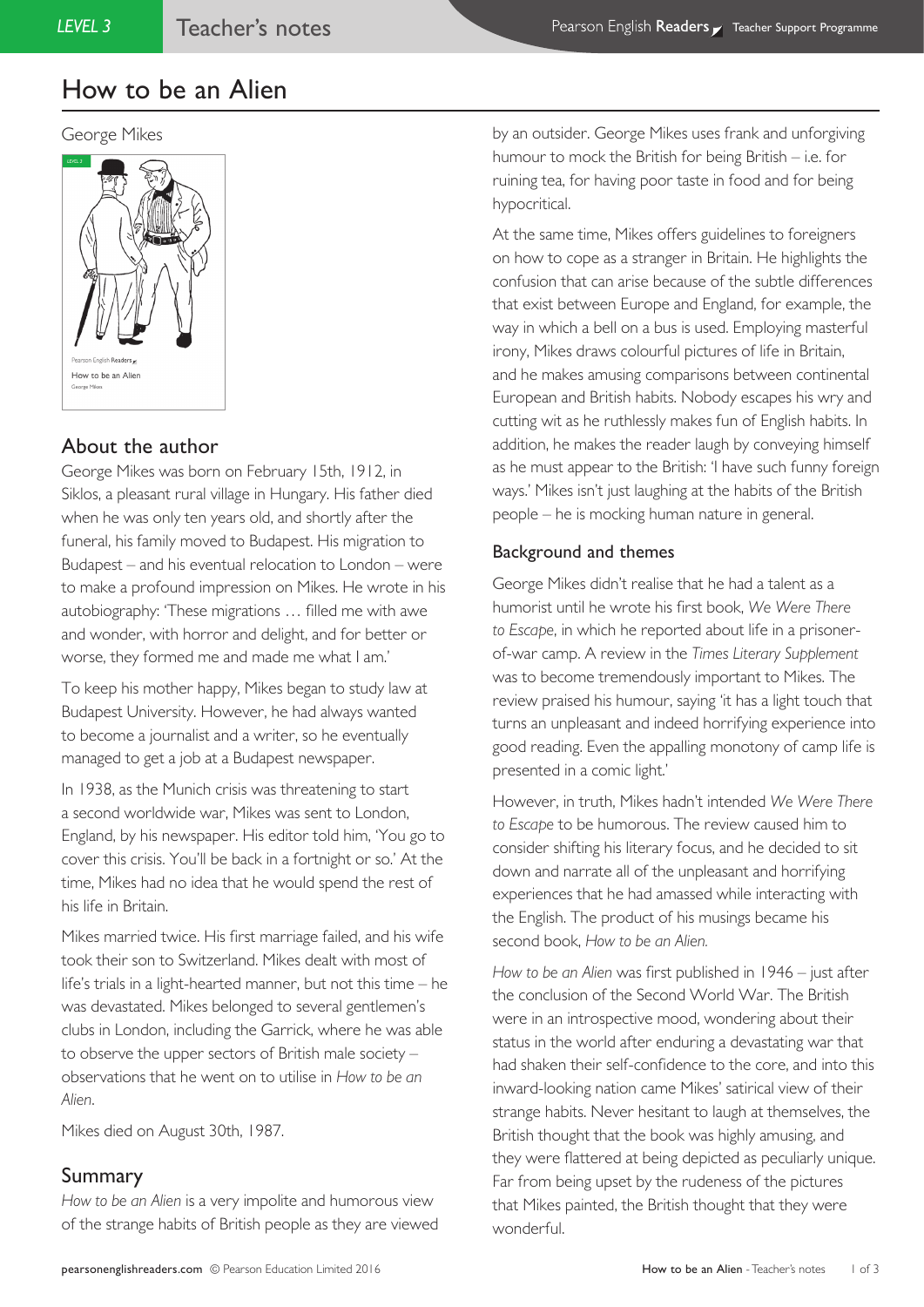The humour of *How to be an Alien* was much appreciated after the long, dreary years of the war. Nobody wanted to be serious. Albert Einstein wrote to Mikes after he had read the book: 'In all the miseries which plague mankind, there is hardly anything better than such radiant humour as is given to you. Everyone must laugh with you – even those who are hit with your little arrows.'

The irony with which Mikes depicts people of all nations is poignant because there is always more than a grain of truth in what he says. The reader can empathise with his thoughts because there will have been a time when he or she has experienced similar events to those which Mikes describes. The difference lies in the way in which Mikes tells his stories – with a touch of caricature, a morsel of exaggeration and a dose of laughter.

The tone of *How to be an Alien* is at times exasperated and critical, and at other times, it is fondly paternalistic. Mikes appears to be confused, bewildered, lost in a maze of idiosyncrasies that he doesn't understand – what we would now call being in 'culture shock'.

Mikes maintained a cavalier attitude towards life, and he accepted whatever it threw at him without relinquishing his happiness. He admitted that he hadn't often been depressed in his life. He nurtured a lively interest in people around him, and an ability to put this light-hearted outlook on life into words. He looked with new eyes at the people around him, noticing little habits and remarks that escaped most people's notice. It is this openeyed – almost innocent – style that makes his work so enchantingly, delicately funny.

## Discussion activities

# Preface–Chapter 8

## Before reading

- **1 Pair work:** Write the following adjectives on the board: *amused*, *angry*, *bored*, *busy*, *crazy*, *funny*, *happy*, *important*, *interested*, *lonely*, *pleasant*, *polite*, *sad*, *serious* and *tired*. Put students into pairs and get each student to choose a picture from the book and describe it to his or her partner using some of the adjectives from the board. The other student should listen to the description and try to find the right picture in the book.
- 2 Research: Put students into pairs and get them to look up the word *alien* in a dictionary. Make the exercise into a competition – the first pair of students to find the definition wins. They should stand up and read the definition out loud to the rest of the class.

**3** Discuss: Put students into small groups and get them to think about why the book is called 'How to be an Alien'. *What do you think 'alien' means in the title? Does it have a positive or negative meaning? Who do you think the word refers to in the book? Why do you think this?*

#### After reading

Role play: Put students into groups of three and get them to practise introducing each other in the English manner as it is described on page 5. Each student should describe the other students in the group without saying their names clearly. Then they should practise giving 'non-shaking' handshakes (see point 1 on page 5). When they have finished, they should look up the word *exaggerate* in a dictionary and then discuss the following questions: *Do you think that people introduce each other like this now in England? Why do you think this? Do you think that people introduced each other like this in the past in England? Why do you think this?*

*Do you think that the author exaggerates? Why do you think this?*

- **5 Research:** Ask students to bring information about England to class. Put a large piece of paper on the wall and then get students to attach their information to the piece of paper to make a wall display.
- 6 Role play: Put students into pairs and get them to role play the example conversation for good weather presented on page 7 and the example conversation for bad weather presented on page 8. When they have finished, some of the pairs should role play the example conversations in front of the class.

### Chapters 9–16

#### Before reading

7 Discuss: Teach the words *sarcasm* and *mockery* to students. Then put students into small groups and get them to discuss the following questions: *Do you think that sarcasm and mockery are funny? Why do you think this?*

*Do you think that sarcasm and mockery can be used to hurt people's feelings? Why do you think this? Do you think that sarcasm and mockery are used in a positive or negative way in the book? Why do you think this?*

*Do you use sarcasm or mockery when you are trying to be funny? Why or why not?*

8 Write: Students should pretend that they know someone who is planning to visit England for the first time. They should write a letter to the person to describe at least one characteristic of the country, its customs or its people in a humorous way.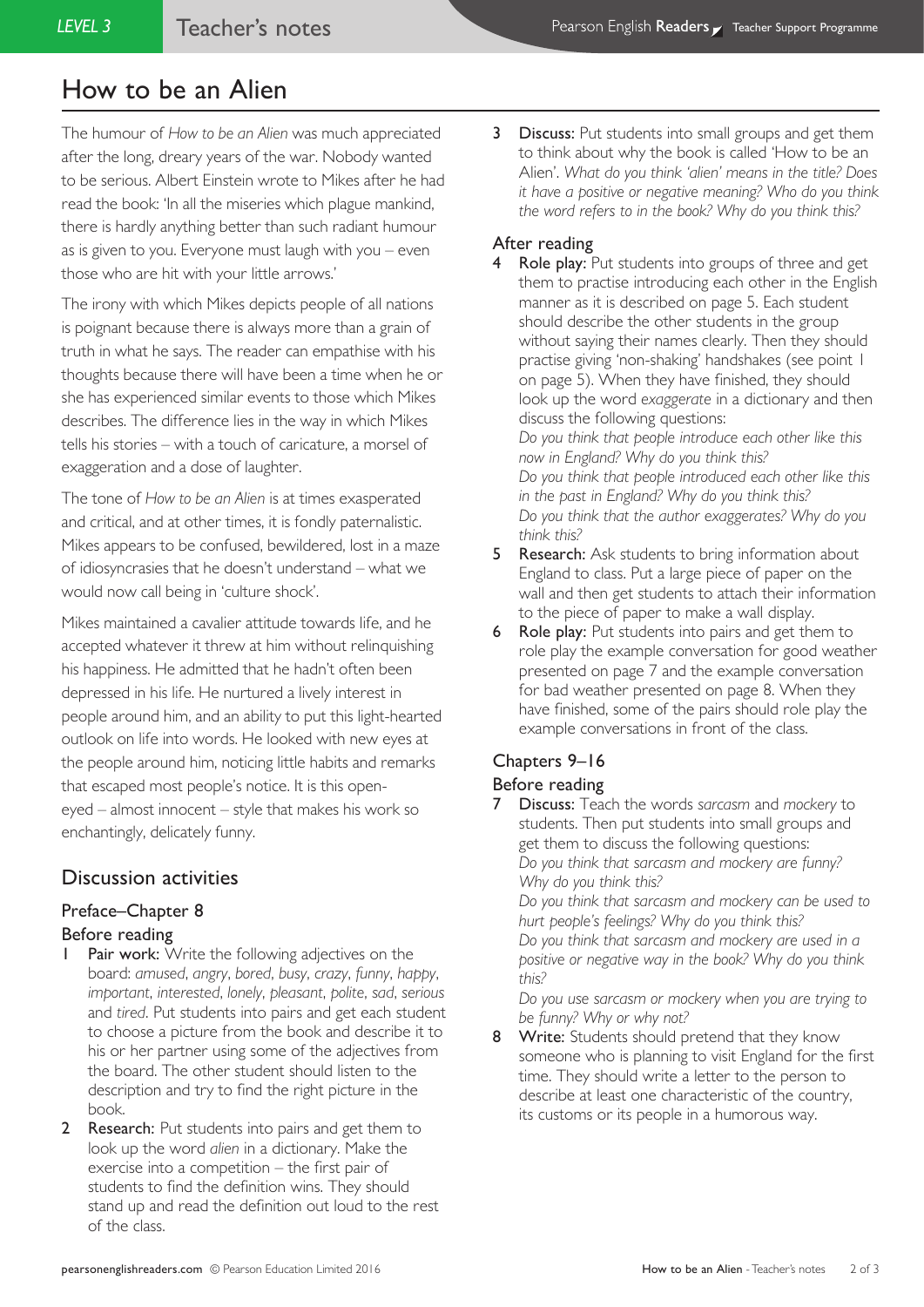#### After reading

- 9 Read carefully: Define the word *hypocrite* to students. Then get them to read Chapter 12 as a class. Each student should stand up and carefully read one sentence out loud until the entire chapter has been read. When they have finished, they should discuss the word *hypocrite* in greater detail.
- 10 Pair work: *Do you think that English people really like to queue? Why do you think this? Do you like to queue? Why or why not?* Get students to work in pairs and ask each other these questions.
- 11 Write: Get students to look up the verb *compromise* in a dictionary. Then get them to write the definition and an example sentence on a piece of paper. When they have finished, some of the students should stand up and read their definitions and example sentences to the rest of the class.

## Chapters 17–24

#### Before reading

12 Research: Put students into pairs and ask them to find a map of London on the Internet. They should print up the map and highlight the following areas / streets of London that are mentioned in the book: Bloomsbury, Central London, Charing Cross Road, Fleet Street, Great Portland Street, Harley Street, Hornsey Lane, Leicester Square, Lincoln's Inn Fields, Manchester, Mayfair, Middle End Road, Piccadilly Circus, Saville Row and the West End. Make the exercise into a competition – the pair of students to find the most areas / streets wins. They should stand up and show the highlighted areas / streets on the map to the rest of the class.

#### After reading

- 13 Discuss: Put students into small groups and get them to look up the words *advertisement* and *quality* in a dictionary. Some of the groups should write a job advertisement for a British civil servant. They should state the qualities and skills that are required for the position (as they are described by the author in Chapter 22). The other groups should write a job advertisement for a European civil servant. When they have finished, the groups should compare their advertisements.
- 14 Role play: Put students into groups of three and get them to role play the scene on page 39. When they have finished, some of the pairs should role play the example conversations in front of the class. Then the students should discuss the following questions: *What does 'naturalised' mean?*

*Who is the man referring to when he uses the pronoun 'ours'?*

*Why do the women look at him coldly? Who is the woman referring to when she uses the pronoun 'ours'?*

15 Pair work: *Do you agree with the author's opinions about England and English people? Why or why not?* Get students to work in pairs and ask each other these questions.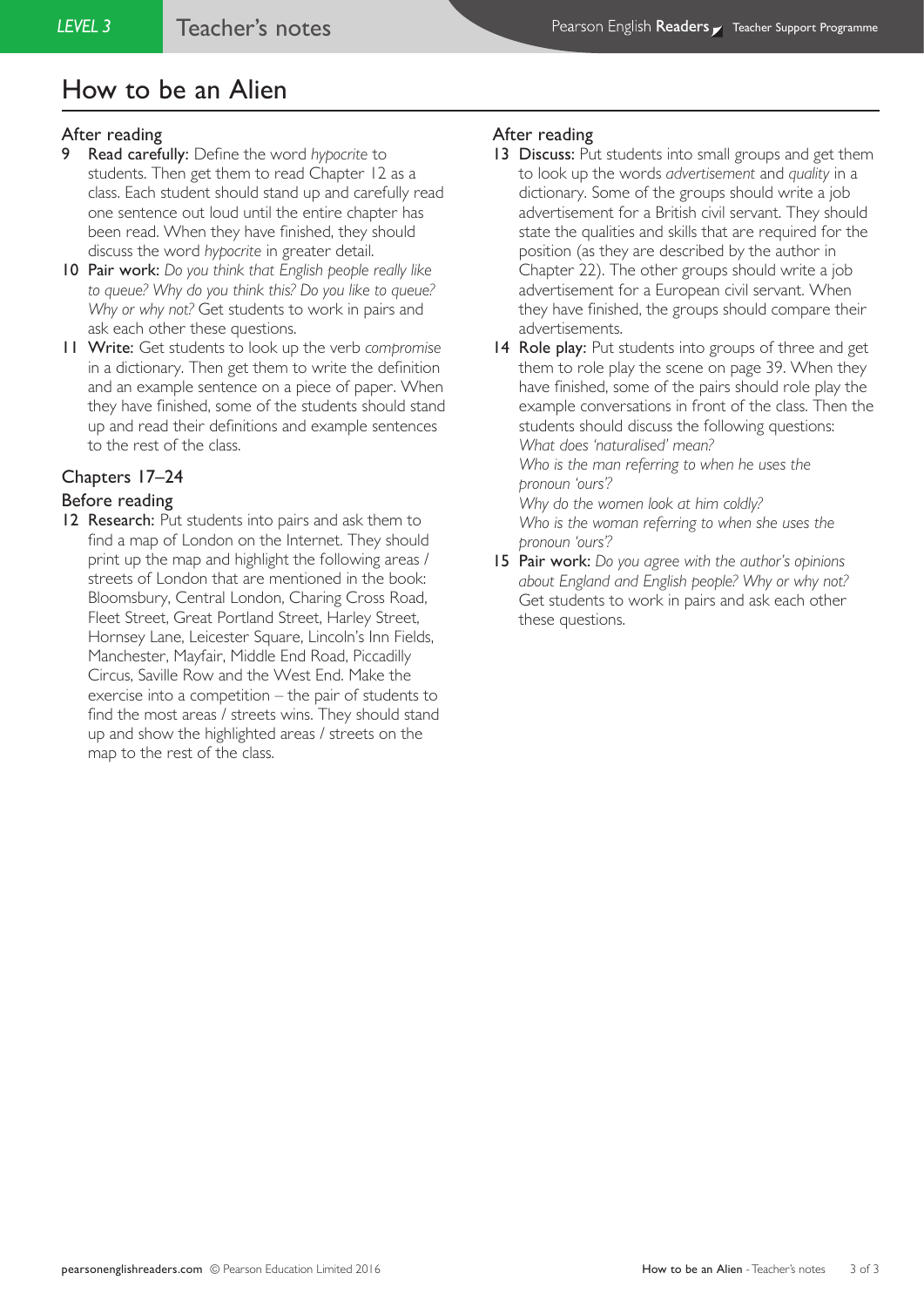# How to be an Alien **Photocopiable**

# While reading

#### Preface–Chapter 8

1 Discuss these questions with another student. What do you think?

What does the author mean when he calls himself an 'alien'?

### 2 Finish these sentences.

- **a** If you are like the English, they think that you are ……………… .
- **b** If you aren't like the English, they think that you are ……………… .
- c In England, you get Sunday newspapers on ……………… .
- d In Europe, ……………… people speak loudly and clearly.
- e In England, important people speak ……………… and ……………… .
- f The English ……………… at their problems.
- **g** Many Europeans think that life is a ……………… .
- h Things aren't good if British weather has to mix with ……………… weather.

# 3 Match the letters with the numbers to complete the sentences.

- a In England, a boy says, 'I say ... would you …' …
- b The British make tea into …
- c The author doesn't like to …
- d The English say less ...
- e If you speak with an Oxford accent, …
- f It is better to speak quietly in good German …
	- 1 drink tea all the time.
	- 2 people think that you are very intelligent.
	- 3 if he wants to marry a girl.
	- 4 an unpleasant drink.
	- 5 than to shout loudly in bad English.
	- 6 than they mean.

## 4 Make a list.

Write down three things that foreigners can do to hide their accent.

## 5 Work in pairs.

Student A is an English boy with no soul and Student B is the girl whom he wants to marry. The English boy should tell the girl that he loves her, and then he should ask her to marry him.

### 6 Work in pairs.

Student A is a European boy with soul and Student B is the girl whom he wants to marry. The European boy should tell the girl that he loves her, and then he should ask her to marry him.

## 7 Draw a picture of a European person with soul.

#### Chapters 9–16

- 8 Correct these sentences.
	- **a** In England, it is good to be clever.
		- ………………………………………………
	- **b** An Englishman uses many words but says a lot with them.
		- ………………………………………………
	- c An Englishman looks at a beautiful place and says a lot about it.

………………………………………………

- d Nothing about England is a compromise.
	- ………………………………………………
- e If you want to be British, you mustn't be a hypocrite.
	- ………………………………………………
- f To be English, you must enjoy great pleasures. ………………………………………………
- g English people sing when everybody is in the room.

………………………………………………

h In England, people hate to queue.

………………………………………………

### 9 Write the right words in the sentences.

children's cold dislike dog excited purple queue rude

- a English people ............ people who are clever.
- **b** English houses are as ............ as the garden.
- c In the war, the English played ........... games when they weren't fighting.
- d It is easy to be ………… in Europe you just shout and call people animal names.
- e In England, you must ………… for hours to get into the cinema.
- f English people don't often get ………… .
- g In England, if you go for a walk with your …………, you should talk to it.
- h Bloomsbury intellectuals like to wear ………… shoes.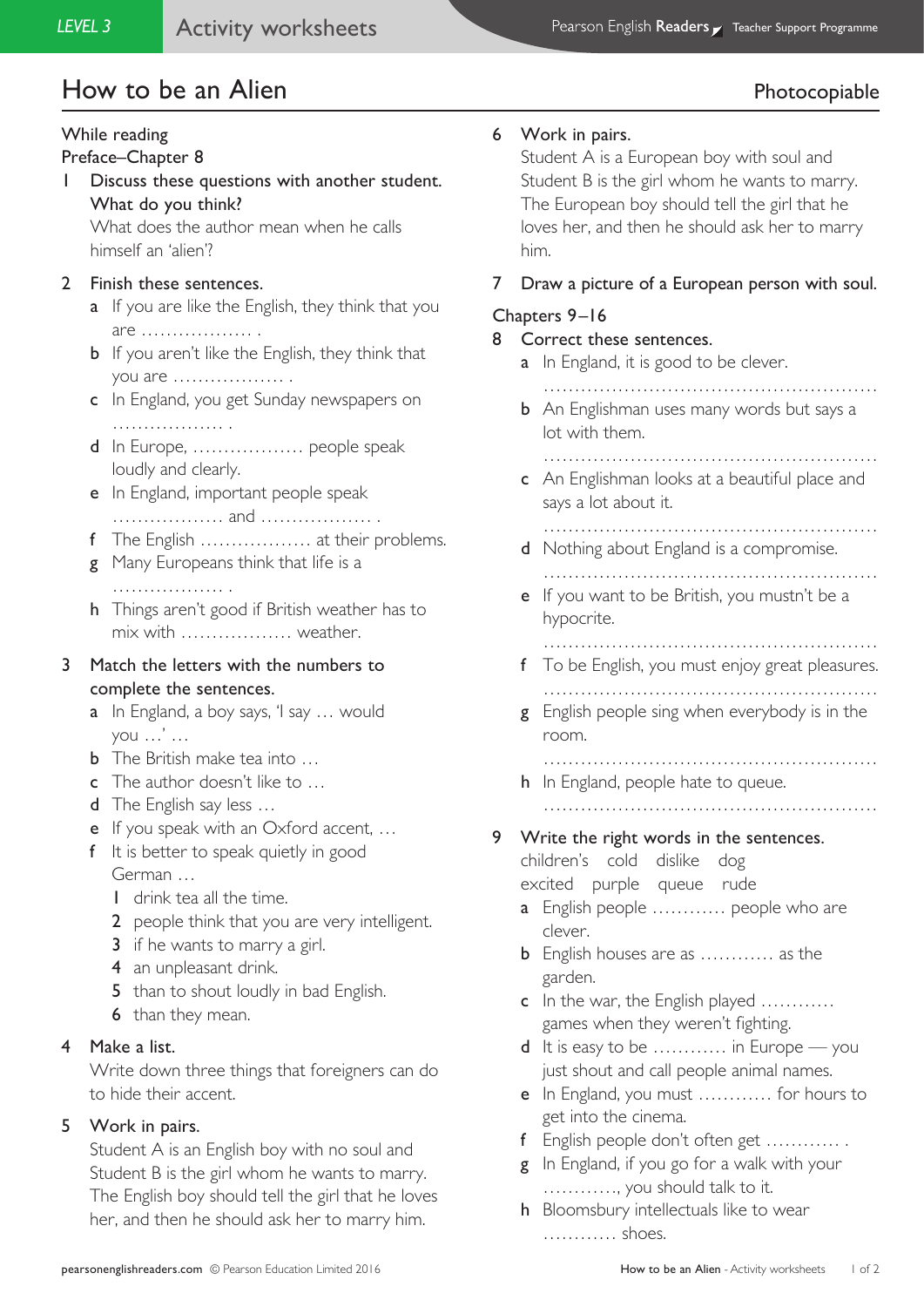# How to be an Alien **Photocopiable**

# 10 Work in pairs. Write the conversation.

Student A walks into Student B on a busy street in London. Role play the conversation in English. Then role play the conversation again in your own language. Discuss the differences between the role plays.

11 Discuss these questions with another student. What do you think? Write the answers.

Do you think that the author likes to queue?

………………………………………………… Why do you think this?

………………………………………………… Do you think that the author likes Bloomsbury

…………………………………………………

intellectuals? …………………………………………………

Why do you think this?

# Chapters 17–24

12 Twenty things are wrong in the paragraphs below. Find them and make them right. In English towns, you must walk at thirty metres an hour. The police see for people who drive too slowly. You know if a police car is following you because they always drive green cars, four policemen sit in each car and the word POLICE is written in small letters on the side of the cars. Some people drive his cars out of Central London to the little park Hampstead Heath on rainy days. They park her cars, open the windows and read. They are very comfortable. Bus drivers play five games: 1) they stop suddenly so that cars crash into them; 2) they drive up to a bus-stop and do not move; 3) they

wait for everyone to get on the bus and then move away slowly. People are very happy with bus drivers.

# 13 Match the letters with the numbers to complete the sentences.

- a A book-seller works in …
- **b** A car salesman works in ...
- c A doctor works in …
- d An actress works in …
- e A lawyer works in …
- f A newspaper reporter works in …
- g A men's clothing-maker works in …
- h A person who plays films in a cinema works  $in \dots$ 
	- 1 Harley Street.
	- 2 Great Portland Street.
	- 3 Charing Cross Road.
	- 4 Lincoln's Inn Fields.
	- 5 Fleet Street.
	- 6 Saville Row.
	- 7 Piccadilly Circus.
	- 8 Leicester Square.
- 14 Discuss these questions with another student. What do you think?

Which city have you had the most difficulty finding your way in? Why was it difficult to find your way in this city? Which city have you had the least difficulty finding your way in? Why wasn't it difficult to find your way in this city?

## After reading

- 15 Work in pairs. Ask each other questions about the story. Do you think that *How to be an Alien* is a funny book? Why or why not? Who does the author laugh at in the book? Do you think that the author is serious at the same time?
- 16 Work in pairs. Do you know an English person? If so, describe him or her to your partner. Is your description the same as or different from the author's descriptions in the book?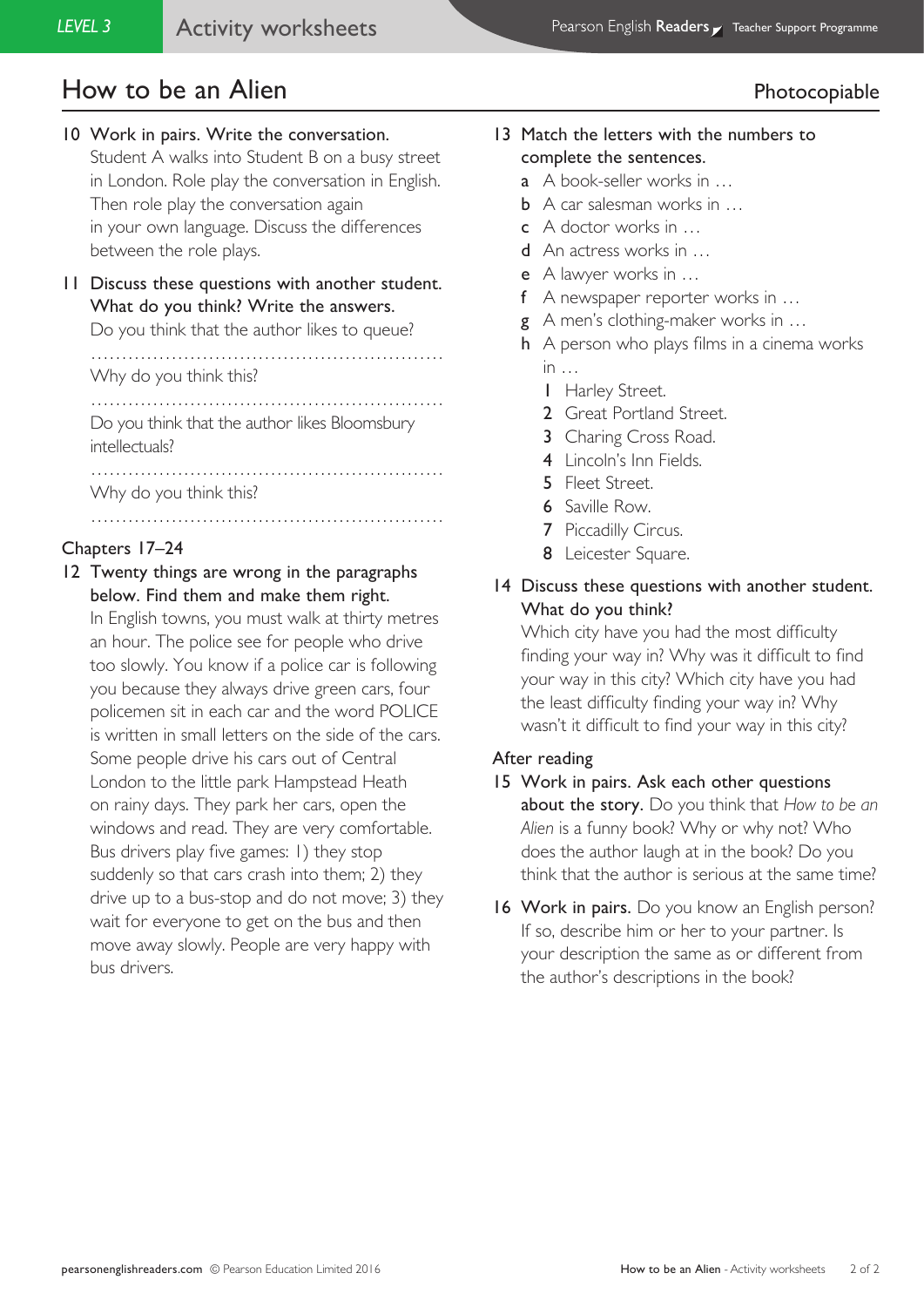# How to be an Alien **Photocopiable**

#### Preface–Chapter 8

- 1 Who says the sentences a–e?
	- a 'My mother doesn't want me to marry a foreigner.' ……………
	- b 'What a funny thing to say.' …………
	- c 'He is the type of person who talks about the weather.' …………
	- d 'I say … shall we …?' …………
	- e 'You speak with a very good accent, but without any English.' …………

#### 2 What are the things in *italics*?

- a Many people bought *it* and said kind things about it. …………………
- b The English eat bad food but they say *it* tastes good. …………………
- c … you must be good at talking about *it*.
	- …………………
- d Learn these conversations by heart. You can use *them* again … …………………
- e … with lemon and sugar *it* tastes very pleasant. …………………
- f … my poor wife … has *them*, too … …………………
- g … but I could never use *it* really well.
- ………………… h Nobody has heard of *them*. …………………

#### Chapters 9–16

3 Write the right words in the sentences.

best cricket fire important ordinary party proud quiet say snows stupid terrible

- a The author knows many foreigners who are ……………
- b In England, you must never ………… that two and two make four.
- c Englishmen are shy and ………… .
- d To be very rude in Europe, you make up ………… stories about them.
- e The English are very ………… of their queen for being so rude.
- f Compromise is very ………… to English people.
- g English people don't speak to anyone at a

………… .

- h It is all right to have a ………… in an English home.
- i It usually rains or ………… in England.
- Serious Englishmen play ………….
- k In England, the ………… queues are in front of cinemas.
- l Bloomsbury intellectuals think that shaving is only for ………… people.

#### 4 Are these sentences true (T) or not true (NT)?

- a In England, the word *clever* means 'possibly a bit dishonest'. ……
- **b** It is good manners to be proud of your intelligence in England. ……
- c It is very English to say, 'Shut your mouth!' ……
- d English houses are very warm inside. ……
- e In English pubs, you can have a drink at five minutes past six. ……
- f Many grown-up people in England want to hit a little ball into a little hole. ……
- g You must be polite to be a Bloomsbury intellectual. ……
- h Bloomsbury intellectuals only want to talk about new ideas. ……

#### Chapters 17–24

- 5 Underline the wrong word in each sentence and write the right word.
	- a If you have the word *de* in front of your name, you are very boring. ……………
	- **b** In Mayfair, a man must not do useless work. ……………
	- c Mayfair playboys always shout if someone says something amusing. ……………
	- d Really good British film-makers have a little English blood in them. ……………
	- e Cockneys are people who were born in the west of London. ……………
	- f Cockneys can't say the letter *f*. ……………
	- g English taxi drivers teach bad manners to other drivers. ……………
	- h English people think being comfortable makes them strong. ……………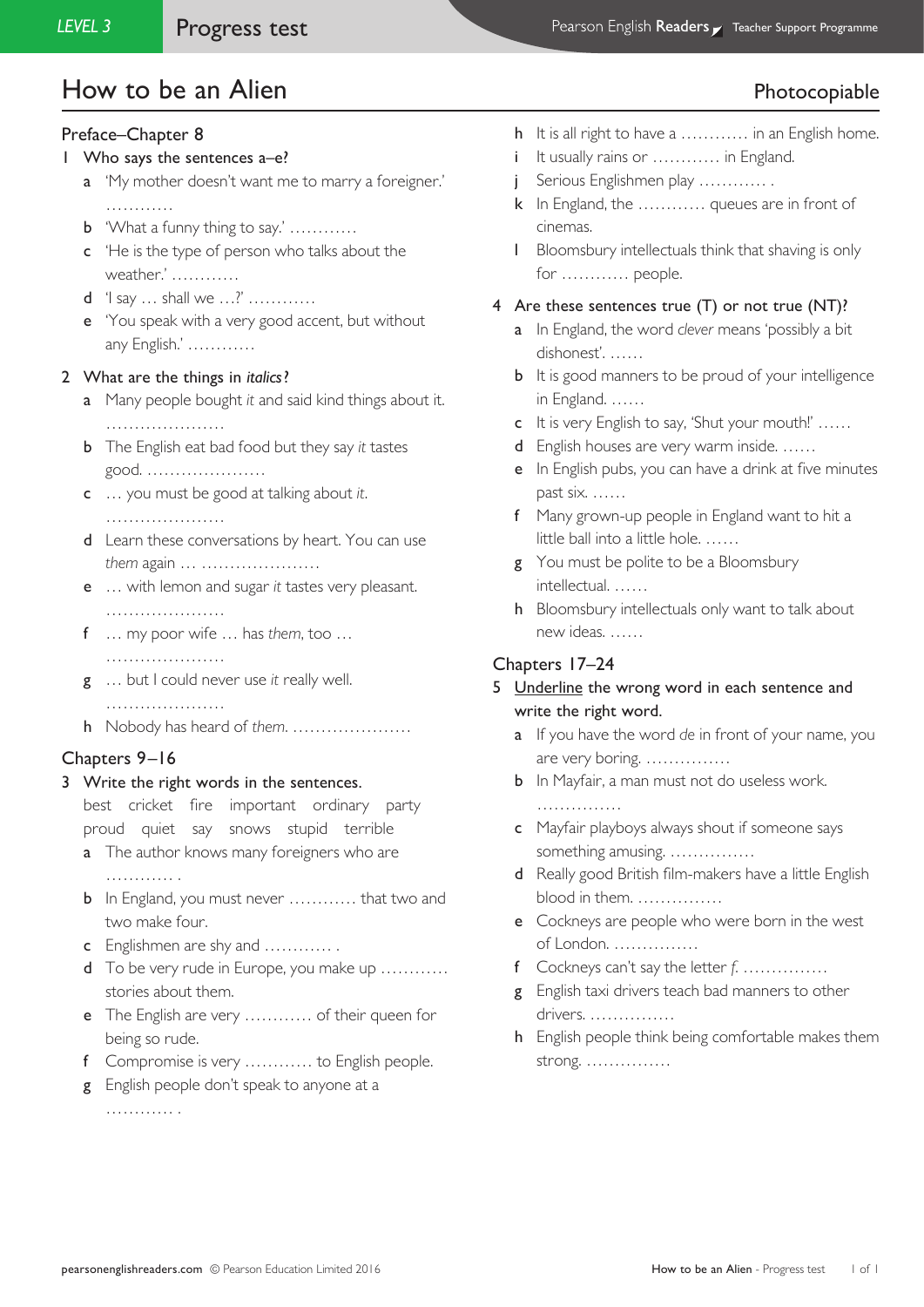#### Book key

- 1 a Hungary
	- **b** He has lived in England most of his life.
- 2 a alien
	- **b** hypocrite, lawyer, So-and-so
	- c sphinx
	- d cricket
- 3 a accent
	- **b** queue
	- c manners
	- d army
	- e compromise
- 4 a ✓ b ✓ c ✗ d ✓ e ✗
- 5 a always
	- **b** a foreigner
	- c more
- 6 a sad
	- b weather
	- c food
	- d clearly
	- e stupid
	- f cry
	- g lie
	- h honest
- 7–12 Open answers
- 13 a won't
	- b Never
	- c hate
	- d dislike
	- e should
	- f very little
- 14–15 Open answers
- 16 a colourless
	- b sex
	- c 'nice'
	- d laugh
	- e dishonest
	- f amused
- 17 Any ten from the following list:

You have it at breakfast, at 11 a.m., after lunch, at 4 p.m., after supper, at 11 p.m. You have it if the weather is hot, or if it's cold. You have it if you're tired or if you look tired. You have it if you're afraid. You have it before you go out, and when you are out. You have it when you get home. You have it when you want some. You have it when you don't want

some. You have it when you haven't had some for some time. You have it when you have just had some.

- 18 They can mix it with a local accent, or they can put something in their mouth (a pipe or cigar) and speak through their teeth, and finish every sentence with 'isn't it?'
- 19 Europeans say a lot and give some history and facts. English people are silent for a long time then say three or four words only.
- 20 They say 'Oh, is that so?' or 'That's quite an unusual story, isn't it?'
- 21 Open answers
- 22 a X b √ c √ d X e √ f X g X
- 23–24 Open answers
- 25 a famous
	- **b** Cockneys in them
	- c three policemen
	- d leave your lights on
	- e in their cars
	- f without stopping
	- g fall off the bus
- 26–28 Open answers
- 29 a stronger
	- **b** towns
	- c straight
	- d understand
	- e names
	- f area
	- g sign
- 30 a papers
	- **b** building
	- c question
	- d work
	- e relatives
- 31–32 Open answers
- 33 a differently
	- **b** not very clearly
		- c boring
		- d high class
		- e the best
		- f worse
	- g never
	- h we
- 34–44 Open answers